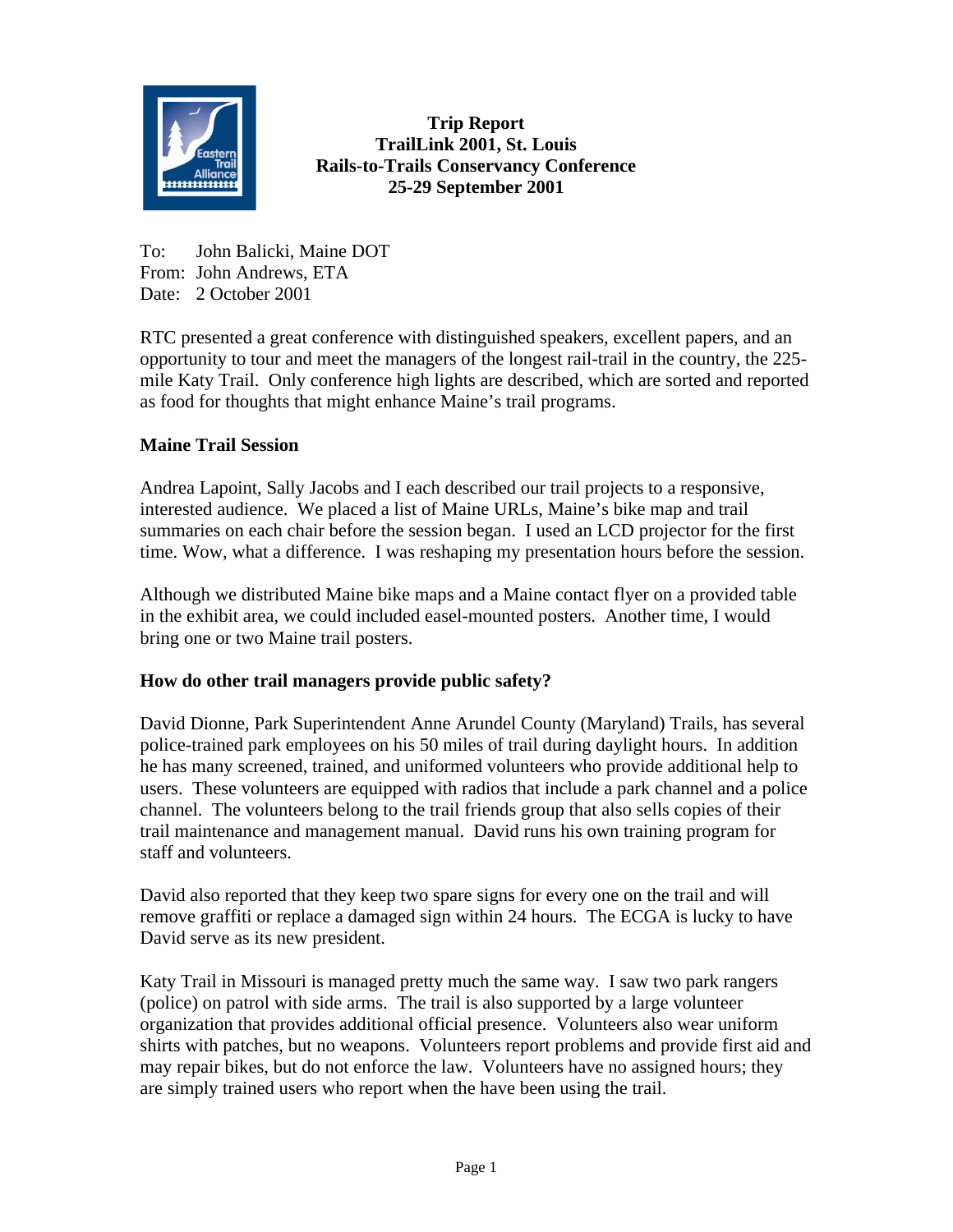## **Public Health and Trails**

Center for Disease Control, very visible, reported a steady increase in weight across the US. CDC considers it an epidemic caused by an increasingly sedentary life style. This has led, they report, to several hundred thousand premature deaths each year.. CDC recommends designing communities to allow and encourage people to walk or bike. CDC considers lack of walking or other exercise a public health crisis.

We were told the average American walks 400 yards per day. 29% of American lack any physical activity. In Oregon, 57% of the population is either overweight or obese.

Trails must connect destinations or only the healthy will use them. We must rebuild our communities to support walking. We need to create safe routes to walk to school. A former mayor of Bogata, Columbia told us that because they cannot afford cars and traffic is a problem, they banned auto traffic in the entire 7 million resident city. Public transportation provides the means to travel.

The "walking school bus" is being proposed to provide exercise and a safe way to school. One parent escorts several kids to school on foot. In my neighborhood each morning kids are driven less than a half-mile to the end of our dead-end street to catch a bus. If applied here, one parent would walk all the kids to the bus stop, or better, to all the way to school.

#### **Who Uses Trails?**

We have heard that trail users are desirable visitors who spend money and help the local economy. The Katy Trail volunteers surveyed their users and found that virtually all adult users have at least a college degree. A third have advanced degrees. Annual Katy Trail user income was reported as \$75K. The other side of this is that the average family is not using the Katy Trail. Many speakers told us we need to build trails that connect neighborhoods. The Eastern Trail by connecting town centers and schools should receiver wide use by its neighbors. Out-of-town ET users are likely to be similar to those who today use the Katy Trail. Several speakers recommended building trails that allow residents to start at their doorstep to go shopping or to school. (We saw a great example in Philadelphia in 2000 where the downtown streets are filled with bikes during rush hour.)

#### **Some typical people met in St. Louis**

Rory Robinson, NPS RT Program (Ohio) who works with NiSource to develop trails in northwest Indiana.

Andrea Fester, staff attorney for RTC.

Laura Cohen, San Francisco, who reported that trail funds are available from: NIH, CDC, EPA, and HUD.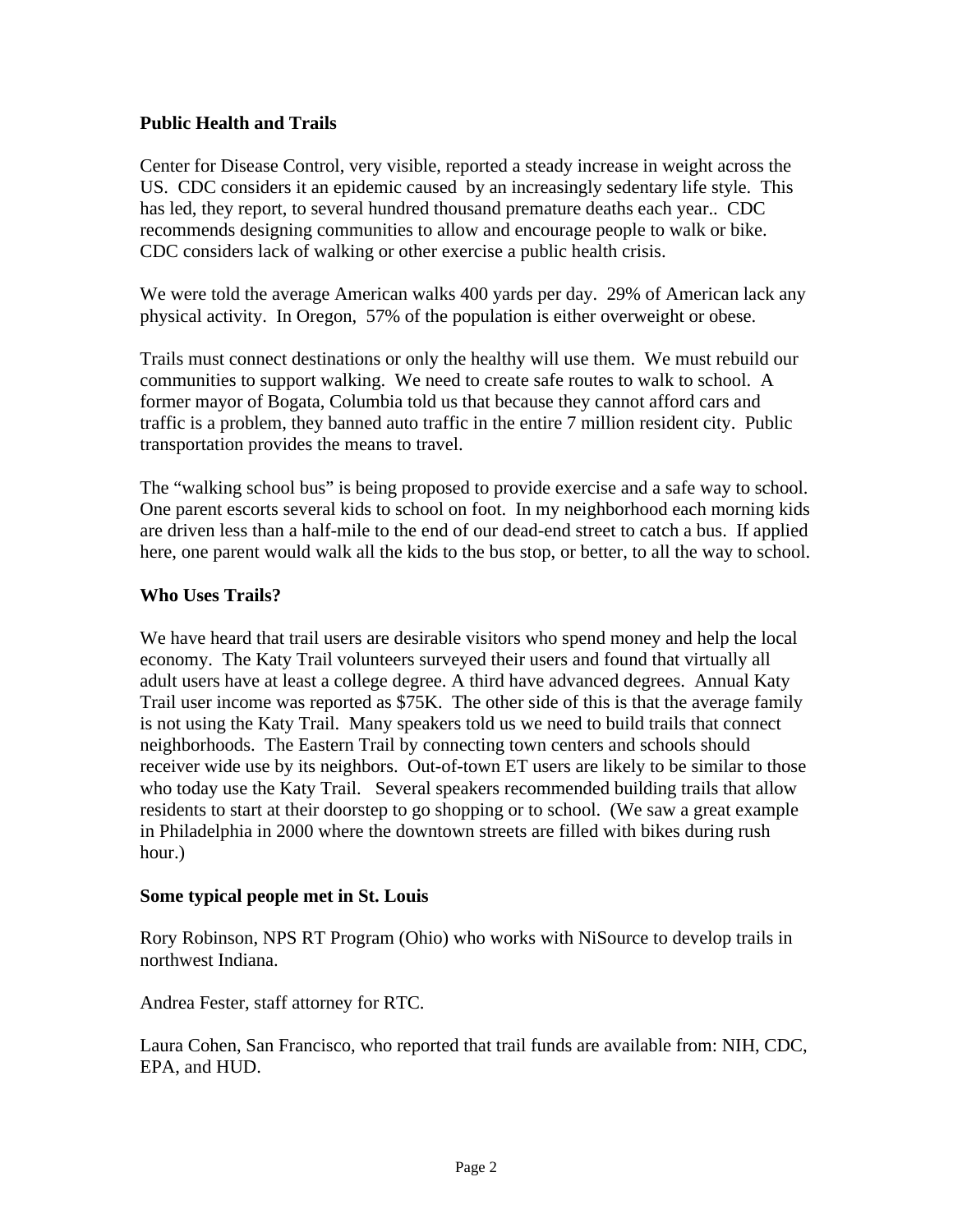9 trail advocates from Eastern Europe, and the Rockefeller Brothers Foundation director who paid their travel and attendance costs.

Mike Haynes of Nova Scotia who is working for trails along the Maritime pipeline that also crosses Maine.

## **Political Support**

The governor of Missouri and the mayor of St. Louis attended our Thursday evening reception. We learned that trails have a friend in the White House Cabinet. The governor told us now-Attorney General Ashcroft was responsible for the Katy Trail when he served as governor of Missouri. Congressman James Oberstar, D-MN, Ranking Member, House Transportation Committee told us to be ready to organized to support the next round of enhancement funds when they come up for renewal. He told us we can't take success for granted.

## **Katy Trail Details**

This mostly rural trail along the Missouri River has a limestone surface similar to the stone dust on Portland's Back Cove Trail and proposed for the ET. I measured the width of one section, which was 10-feet in width. Cinder block outhouses are located at trailhead parking lots about every 10 miles along the 26 miles we biked. It was easy to imagine we were on the future ET. But most users need to drive to get there; it connects farms and quaint villages, but not large population centers. Although already 225 miles long, the vision is to extend it another 190 miles westerly to Kansas City within three years. – Another St. Louis trail is being built along the Mississippi to connect Minnesota to the Gulf of Mexico.

## **Trail Opposition & PR**

I distributed Maine's bike map by placing copies on a table in the exhibit area. I could not keep them in stock. Each time I added 25 copies, the pile would shrink and be gone in a short time. A lot of attendees asked about biking Maine

RTC reported that 85% of all trails have NO opposition.

Craig Della Penna advised all trail managers to found a trail group that will be free to take political positions. Interestingly, most trails seem to start with a government agency, not as the ET did with users.

We were urged to include kids in all PR activities. No one is opposed to kids.

We were urged to talk with each reporter along our trail at least once or twice a year even if we have no news to report. Stay in contact in case opposition arises, so that we have press credibility.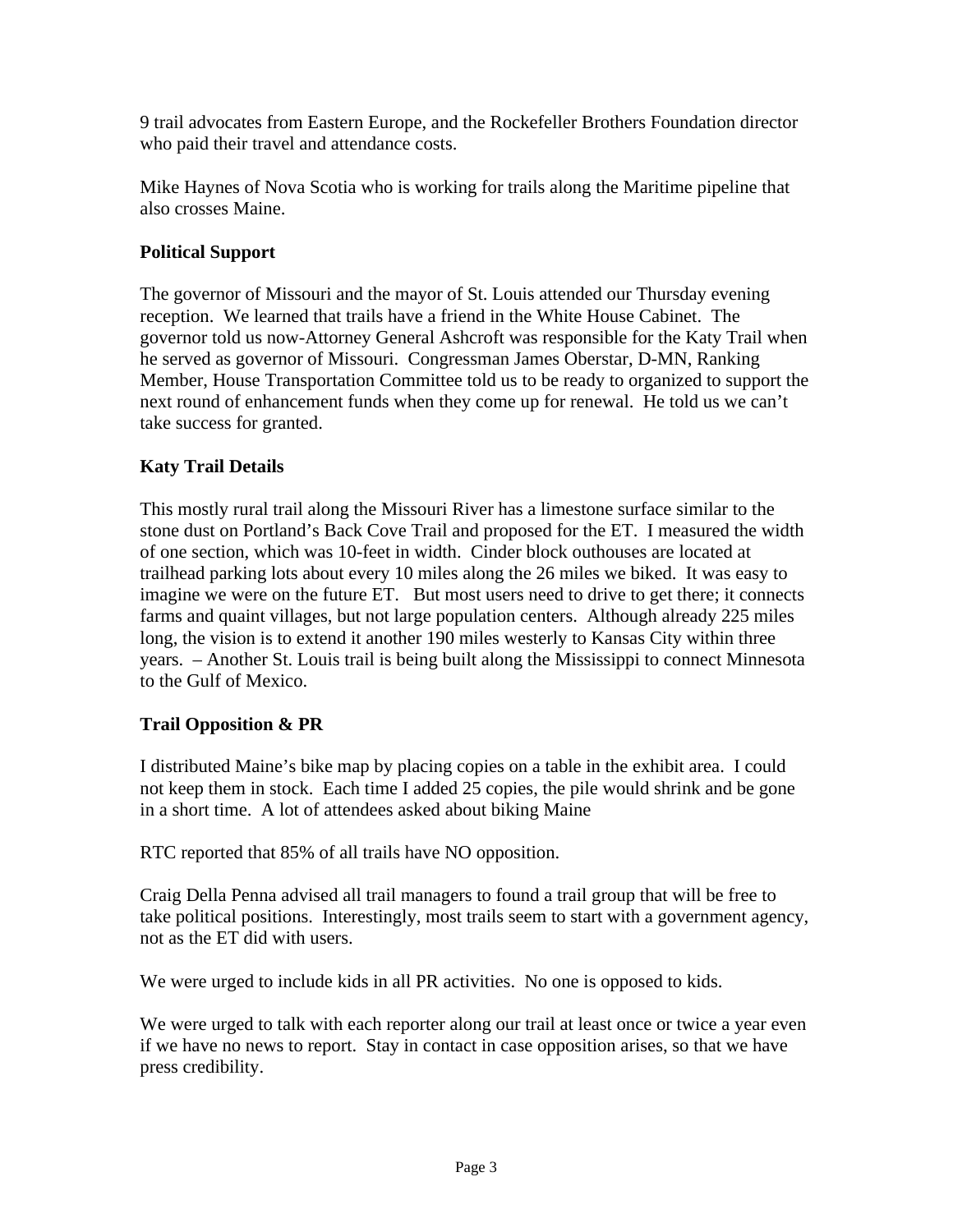Invite major donors to all events.

Have a fact sheet about the trail ready to hand to any reporter who asks about the ET. – The ETA brochure works for me.

Be ready to describe the trail with three quick facts or issues. (Similar to the concept of selling your trail should you find yourself in an elevator with a legislator or reporter.) Be prepared.

New RTC President Keith Laughlin asked in view of the attack upon America if trails are important. Do trails make any difference? His answer was yes. Trails rebuild communities. They allow people to meet face-to-face, not windshield-to-windshield. We allow people to connect, to maintain their health, reduce the stress in their lives and onthe-trail or sidewalk, we make the company president equal to the janitor. Trails build communities and, by helping neighbors meet, strengthen democracy.

Major donor's logos can add a lot to a trail's web page. They recognize and advertise a supporter and demonstrate their trail support and credibility to anyone not familiar with the trail. Where is the ETA's PR Chair?

# **ATV's**

Trail managers from Nevada and Alaska were surprised that Maine has an ATV problem. They each have terrible trail erosion problems caused by ATV traffic. Everyone who spoke about ATVs seemed to have the same negative experiences of trail damage.

ATVs seem to be a problem everywhere in America except where police daily patrol the trail. There were no signs of ATVs on the rural Katy Trail.

## **Snowmobiles**

They appear to be welcome partners on all trails that get snow.

## **Equestrians**

The Katy trail initially banned horses. Currently a 20-mile test is being conducted to see what problems equestrians may cause. No problems have been reported. I expect their access will be expanded.

## **Misc**

The company in St. Charles, MO that rented 90 bikes for our tour of the Katy Trail also delivered 70 bikes to a UK group biking Maine and NH this fall.

The conference was held in Union Station, a restored rail station, that, when built, was the largest in the county with 30 parallel loading platforms. Today, only light rail service